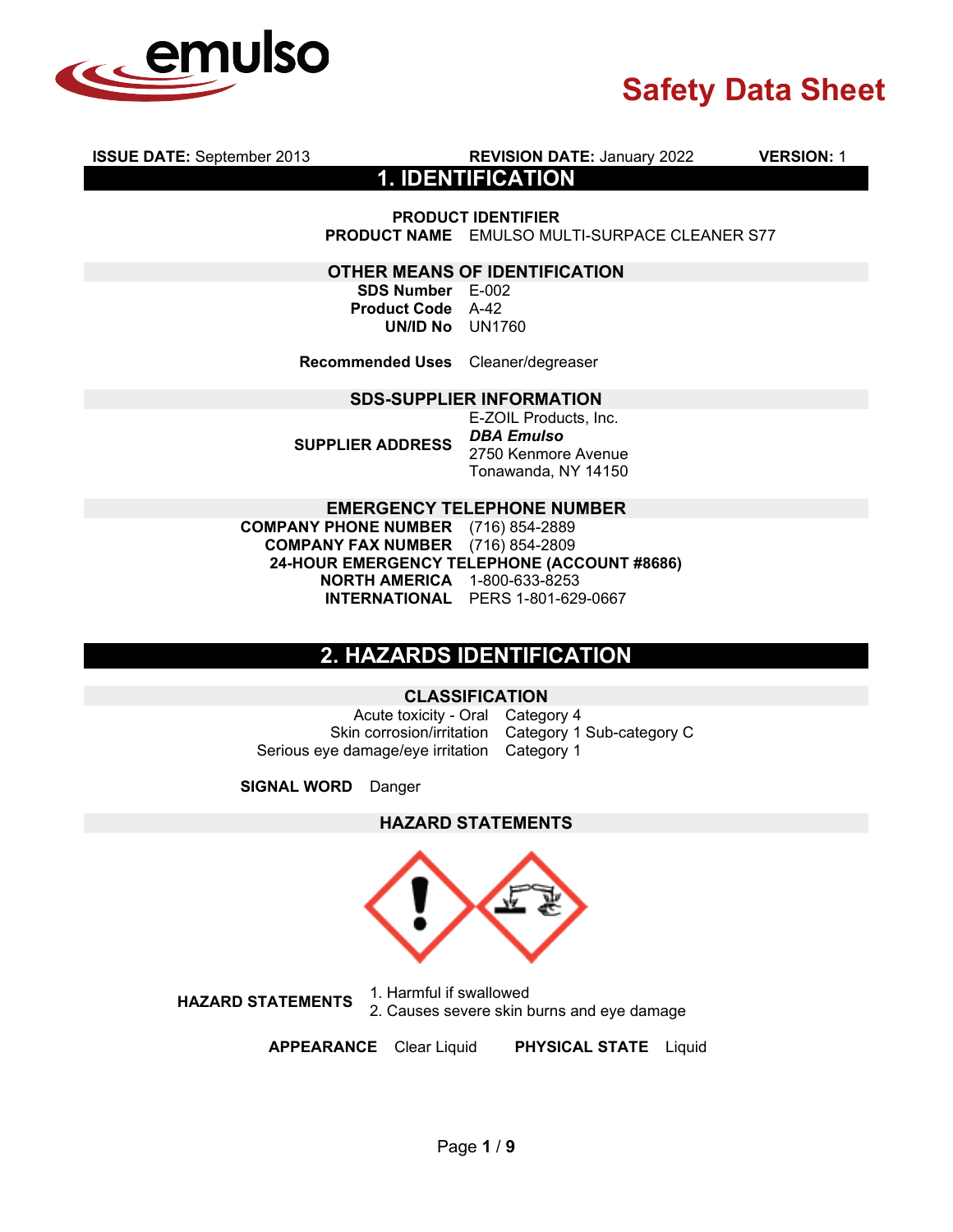

|                                                          | <b>PRECAUTIONARY STATEMENTS</b>                                                                                                                                                                                                                      |
|----------------------------------------------------------|------------------------------------------------------------------------------------------------------------------------------------------------------------------------------------------------------------------------------------------------------|
| <b>PREVENTION</b>                                        | Wash face, hands and any exposed skin thoroughly after handling<br>Do not eat, drink or smoke when using this product<br>Do not breathe dust/fume/gas/mist/vapors/spray<br>Wear protective gloves/protective clothing/eye protection/face protection |
| <b>RESPONSE</b>                                          | Immediately call poison center or doctor/ physician.                                                                                                                                                                                                 |
| <b>IF SWALLOWED</b>                                      | Call a POISON CENTER or doctor/physician if you feel unwell Rinse<br>mouth. Do NOT induce vomiting                                                                                                                                                   |
| <b>IF IN EYES</b>                                        | Rinse cautiously with water for several minutes. Remove contact lenses, if<br>present and easy to do. Continue rinsing Immediately call a POISON<br>CENTER or doctor/physician                                                                       |
| <b>IF ON SKIN/HAIR</b>                                   | Remove/Take off immediately all contaminated clothing. Rinse skin with<br>water/shower Wash contaminated clothing before reuse                                                                                                                       |
| <b>IF INHALED</b>                                        | Remove victim to fresh air and keep at rest in a position comfortable for<br>breathing Immediately call a POISON CENTER or doctor/physician                                                                                                          |
| <b>IF EXPOSED/CONCERNED</b>                              | Get medical advice/ attention.                                                                                                                                                                                                                       |
| <b>STORAGE</b>                                           | Store locked-up. Keep away from children.                                                                                                                                                                                                            |
| <b>DISPOSAL</b>                                          | Dispose of contents/container to an approved waste disposal plant                                                                                                                                                                                    |
| <b>HAZARDS NOT OTHERWISE</b><br><b>CLASSIFIED (HNOC)</b> | N/A                                                                                                                                                                                                                                                  |
| <b>OTHER INFORMATION</b>                                 | N/A                                                                                                                                                                                                                                                  |

## **3. COMPOSITION/INFORMATION ON INGREDIENTS**

| <b>CHEMICAL NAME</b> | <b>CAS NUMBER</b> | WEIGHT - % |
|----------------------|-------------------|------------|
| Water                | 7732-18-5         | to 100%    |
| Potassium hydroxide  | 1310-58-3         | $0 - 10$   |
| Non-ionic Surfactant | Proprietary       | $0 - 10$   |
| Sodium metasilicate  | 6834-92-0         | $0 - 5$    |

\*\*If Chemical Name/CAS No is "proprietary" and/or Weight-% is listed as a range, the specific chemical identity and/or percentage of composition has been withheld as a trade secret.\*\*

## **4. FIRST-AID MEASURES**

### **DESCRIPTION OF FIRST AID MEASURES**

**GENERAL ADVICE** Provide this SDS to medical personnel for treatment.

**EYE CONTACT** Immediately flush with plenty of water. After initial flushing, remove any contact lenses and continue flushing for at least 15 minutes. Call a physician immediately.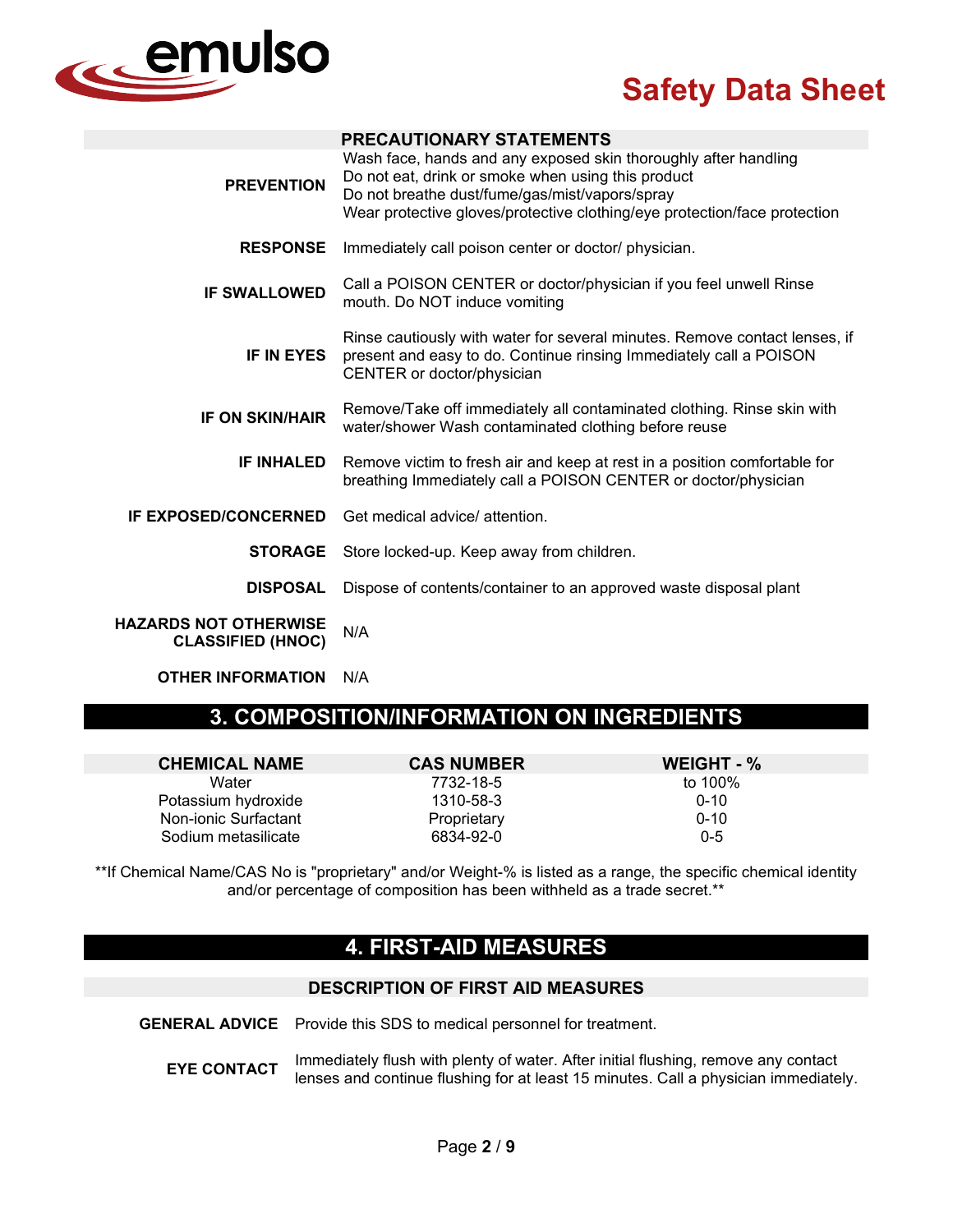

| <b>SKIN CONTACT</b> | Wash off immediately with plenty of water for at least 15 minutes. Remove<br>contaminated clothing and shoes. Wash contaminated clothing before reuse. Get<br>medical attention.<br>Destroy contaminated shoes. |
|---------------------|-----------------------------------------------------------------------------------------------------------------------------------------------------------------------------------------------------------------|
| <b>INHALATION</b>   | Rinse mouth. Do NOT induce vomiting. Drink 1 or 2 glasses of water. Call a<br>POISON CENTER or doctor/physician if you feel unwell.                                                                             |
| <b>INGESTION</b>    | Rinse mouth. Do NOT induce vomiting. Never give anything by mouth to an<br>unconscious person. Drink 1-2 glasses of water. Immediate medical attention is<br>required.                                          |

\*\*If Chemical Name/CAS No is "proprietary" and/or Weight-% is listed as a range, the specific chemical identity and/or percentage of composition has been withheld as a trade secret.\*\*

#### **POTENTIAL ACUTE HEALTH EFFECTS**

*Most important symptoms and effects, both acute and delayed*

**SYMPTOMS**

Exposed individuals may experience eye tearing, redness and discomfort. Contact will cause irritation and redness to exposed areas. May cause irritation to the mucous membranes and upper respiratory tract. May cause burns to mouth, esophagus and stomach. Swallowing large quantities may cause gastrointestinal tract irritation, nausea, vomiting, and diarrhea.

**NOTES TO PHYSICIAN** Treat symptomatically

## **5. FIRE-FIGHTING MEASURES**

| <b>SUITABLE EXTINGUISHING MEDIA</b>           | Use extinguishing measures that are appropriate to local<br>circumstances and the surrounding environment. |
|-----------------------------------------------|------------------------------------------------------------------------------------------------------------|
| UNSUITABLE EXTINGUISHING MEDIA                | None known                                                                                                 |
| <b>SPECIFIC HAZARDS ARISING FROM CHEMICAL</b> | Produces alkaline vapors in a fire.                                                                        |

#### **PROTECTIVE EQUIPMENT AND PRECAUTIONS FOR FIRE-FIGHTERS**

As in any fire, wear self-contained breathing apparatus pressure-demand, MSHA/ NIOSH (approved and equivalent) and full protective gear.

## **6. ACCIDENTAL RELEASE MEASURES**

#### **PERSONAL PRECAUTIONS, PROTECTIVE EQUIPMENT AND EMERGENCY PROCEDURES**

**PERSONAL PRECAUTIONS** Use personal protective equipment as required. Spills may be slippery.

**ENVIRONMENTAL PRECAUTIONS** Prior permitting may be required before any detergent chemicals can be put into city sewers.

#### **METHODS AND MATERIALS FOR CONTAMINATION AND CLEAN-UP**

**CONTAMINATION** Prevent further leakage or spillage is safe to do so **CLEAN-UP** Sweep up and reclaim for use or flush to sewer.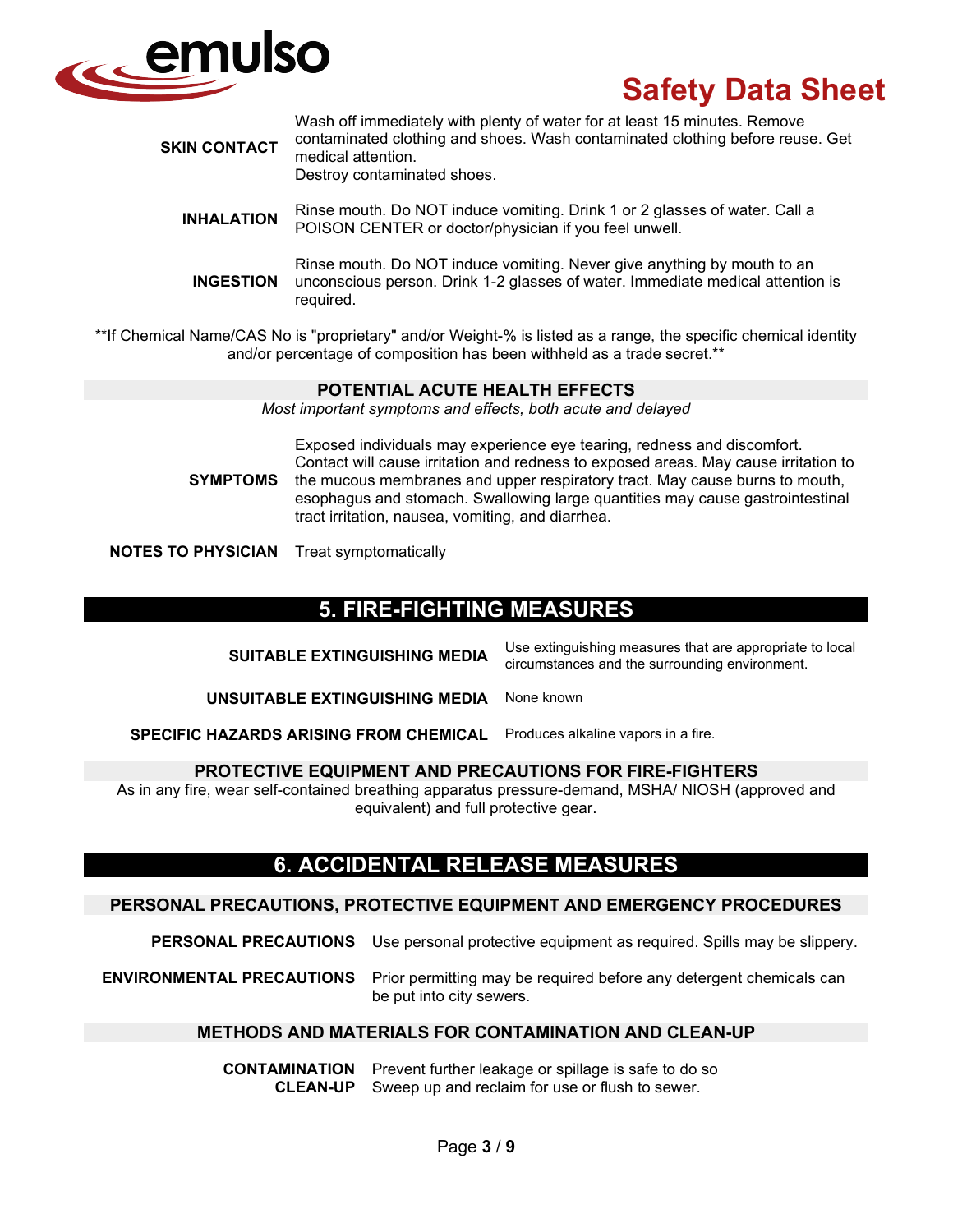

## **7. HANDLING AND STORAGE**

#### **PRECAUTIONS FOR SAFE HANDLING**

| <b>PROTECTIVE MEASURES</b> | Handle in accordance with good industrial hygiene and safety practice.<br>Wash thoroughly after handling. Do not breathe dust/fume/gas/mist/vapor/<br>spray. Do not eat, drink, or smoke when using this product. Use personal<br>protection recommended in Section 8. |
|----------------------------|------------------------------------------------------------------------------------------------------------------------------------------------------------------------------------------------------------------------------------------------------------------------|
|                            | <b>CONDITIONS FOR SAFE STORAGE (INCLUDING ANY INCOMPATIBILITIES)</b>                                                                                                                                                                                                   |
| <b>STORAGE CONDITIONS</b>  | Keep containers tightly closed in a dry, cool and well-ventilated place. Store<br>locked up.<br>Protect from freezing. Do not store at temperatures above 120°F. Do not mix<br>with other chemicals.                                                                   |

**INCOMPATIBLE MATERIALS** strong acids.

## **8. EXPOSURE CONTROLS/PERSONAL PROTECTION**

### **EXPOSURE GUIDELINES**

**Chemical Name ACGIH TLV OSHA PEL NIOSH IDLH** Potassium hydroxide **1310-58-3** Sodium metasilicate **6834-92-0** 

Ceiling: 2 mg/m3 (vacated) Ceiling: 2 mg/m3 2 mg/m3 2 mg/m3 -

Ceiling: 2 mg/m3

**ENGINEERING CONTROLS** Apply technical measures to comply with the occupational exposure limits.

#### **INDIVIDUAL PROTECTION MEASURES**

**EYE/FACE PROTECTION** Wear approved safety goggles. **SKIN/BODY PROTECTION** Wear rubber or neoprene gloves. **RESPIRATORY PROTECTION** Ensure adequate ventilation, especially in confined areas. **GENERAL HYGIENE** Handle in accordance with good industrial hygiene and safety practice

## **9. PHYSICAL AND CHEMICAL PROPERTIES**

**PHYSICAL STATE** Liquid<br>**APPERANCE** Clear Liquid **APPERANCE** Clear L<br>**COLOR** Clear **COLOR**<br>ODOR **Not determined**<br>Not determined **ODOR THRESHOLD pH** 12.5-13.5<br>**NT** Not determined **MELTING POINT/FREEZING POINT** Not determined<br>**BOILING POINT/BOILING RANGE** > 100 °C / >212 °F **BOILING POINT/BOILING RANGE** > 100 °C / ><br>**FLASH POINT** Non-flammable **FLASH POINT EVAPORATION RATE** Not determined **FLAMMABILITY (SOLID, GAS)** n/a-liquid **UPPER FLAMMABILITY LIMITS** Not determined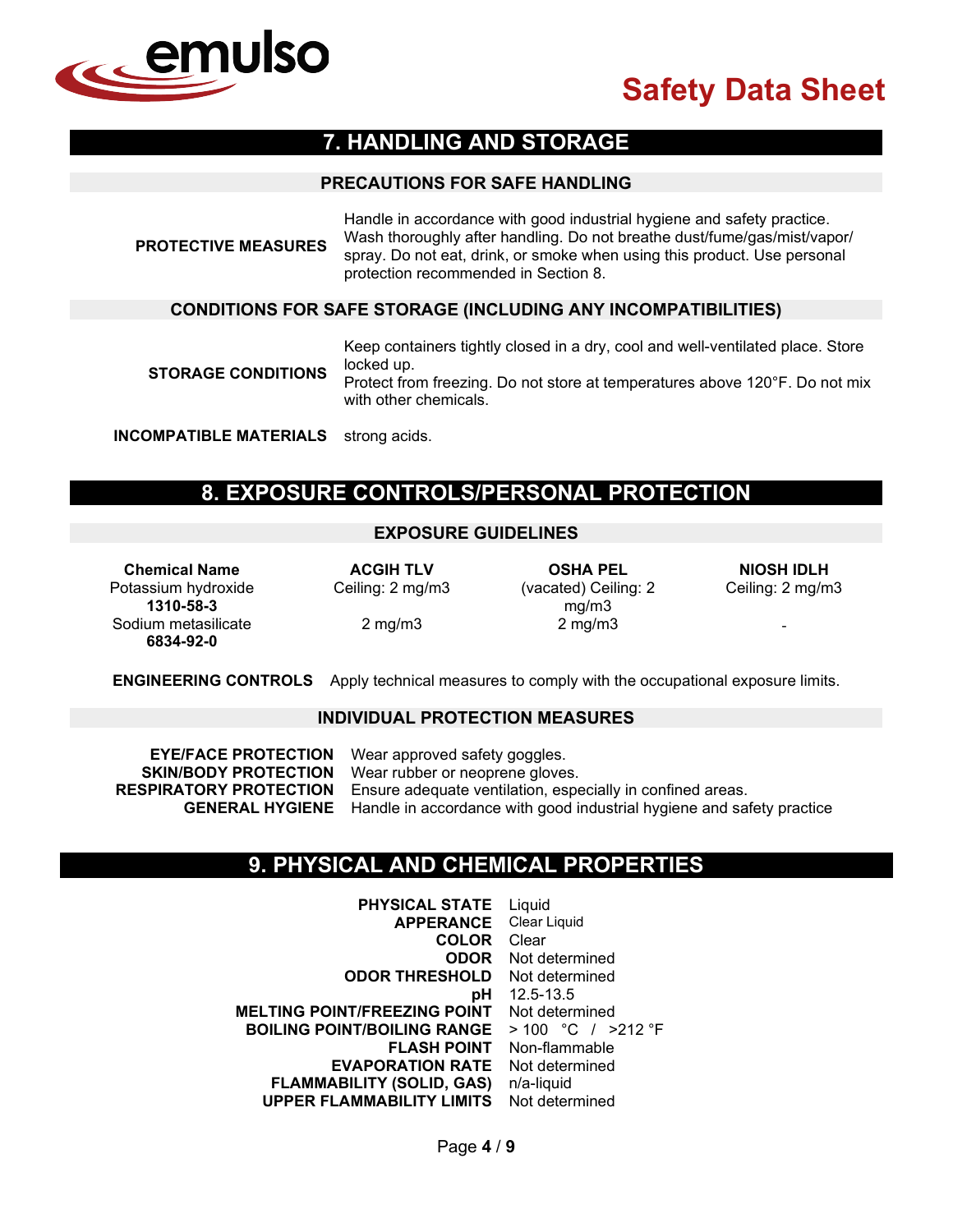

**LOWER FLAMMABILITY LIMITS** Not determined **VAPOR PRESSURE** Not SPECIFIC GRAVITY 1.3 **SPECIFIC GRAVITY RELATIVE DENSITY** Not determined<br>**WATER SOLUBILITY** Completely soluble **WATER SOLUBILITY** Completely solu<br> **FITION COEFFICIENT** Not determined **PARTITION COEFFICIENT N-OCTANOL/ WATER** Not determined **AUTO-IGNITION TEMPERATURE** Not determined **DECOMPOSITION TEMPERATURE VISCOSITY** Not determined

## **10. STABILITY AND REACTIVITY**

**POSSIBILITY OF HAZARDOUS REACTIONS HAZARDOUS DECOMPOSITION PRODUCTS** 

**REACTIVITY** Not reactive under normal conditions<br>CHEMICAL STABILITY Stable under recommended storage of Stable under recommended storage conditions<br>None under normal processing **CONDITIONS TO AVOID** Keep out of reach of children **INCOMPATIBLE MATERIALS** Strong acids.<br>**INCOMPOSITION PRODUCTS** Produces alkaline vapors in a fire.

## **11. TOXICOLOGICAL INFORMATION**

*Information on likely routes of exposure.*

**EYE CONTACT** Causes severe eye damage. **SKIN CONTACT** Causes severe skin burns. **INHALATION** Avoid breathing vapors or mists. **INGESTION** May be harmful if swallowed.

### **COMPONENT INFORMATION**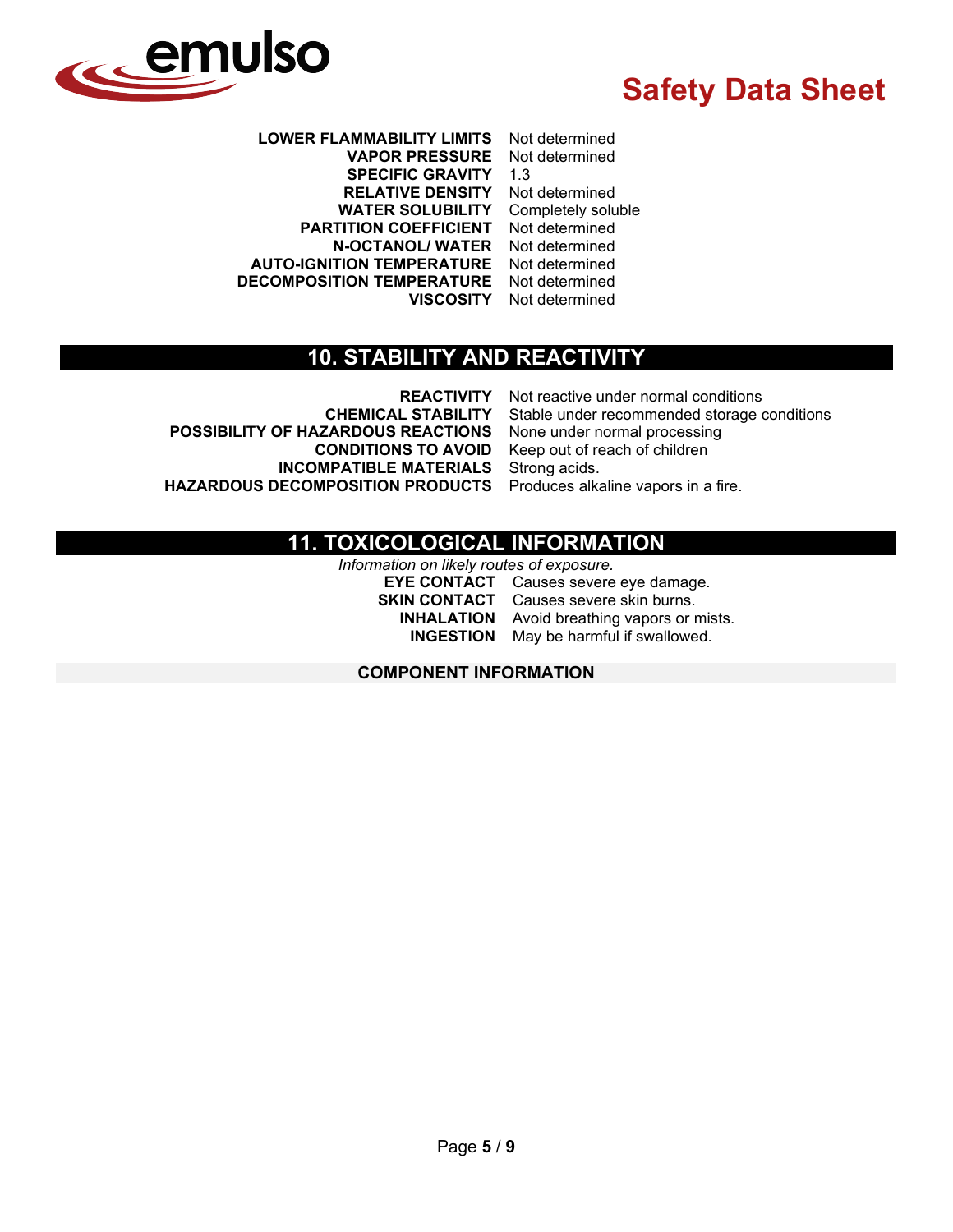

the event of unprofessional handling or disposal

| <b>CHEMICAL NAME</b>             | <b>ORAL LD50</b>                                                                                             | <b>DERMAL LD50</b>   | <b>INHALATION LC50</b> |  |
|----------------------------------|--------------------------------------------------------------------------------------------------------------|----------------------|------------------------|--|
| Water<br>7732-18-5               | $> 90$ mL/kg (Rat)                                                                                           |                      |                        |  |
| Potassium hydroxide<br>1310-58-3 | $= 214 \text{ mg/kg}$ (Rat)                                                                                  |                      |                        |  |
| Non-ionic Surfactant             | $= 1310 \text{ mg/kg}$ (Rat)                                                                                 | $= 2$ mL/kg (Rabbit) |                        |  |
| Sodium metasilicate<br>6834-92-0 | $= 600$ mg/kg (Rat)                                                                                          |                      |                        |  |
| <b>SYMPTOMS</b>                  | Please see section 4 of this SDS for symptoms.                                                               |                      |                        |  |
| <b>CARCINOGENICITY</b>           | This product does not contain any carcinogens or potential carcinogens as listed<br>by OSHA,<br>IARC or NTP. |                      |                        |  |

**NUMERICAL MEASURES OF TOXICITY-PRODUCT** Not determined.

#### **The following values are calculated based on chapter 3.1 of the GHS document.**

| ATEmix (oral)   | $1281 \text{ mg/kg}$ |
|-----------------|----------------------|
| ATEmix (dermal) | 27049 mg/kg          |

### **12. ECOLOGICAL INFORMATION**

**ECOTOXICITY** An environmental hazard cannot be excluded in

| <b>CHEMICAL</b>     | <b>ALGAE/</b><br><b>AQUATIC</b>      |                                                          | <b>TOXIC TO</b>                              |                       |
|---------------------|--------------------------------------|----------------------------------------------------------|----------------------------------------------|-----------------------|
| <b>NAME</b>         | <b>PLANTS</b>                        | <b>FISH</b>                                              | <b>MICROORGANISMS</b>                        | <b>CRUSTACEA</b>      |
| Potassium hydroxide |                                      | 80: 96 h Gambusia affinis                                |                                              |                       |
| 1310-58-3           |                                      | mg/L LC50 static                                         |                                              |                       |
|                     |                                      | 210: 96 h Brachydanio rerio                              |                                              | 216:96 h              |
| Sodium metasilicate |                                      | mg/L LC50 semi-static 210:                               |                                              | Daphnia<br>magna mg/L |
| 6834-92-0           |                                      | 96 h Brachydanio rerio mg/L<br>LC50                      |                                              |                       |
|                     | <b>PERSISTENCE AND DEGRADABILITY</b> |                                                          | Not determined                               |                       |
|                     |                                      | <b>BIOACCUMULATION</b>                                   | Not determined                               |                       |
|                     |                                      | <b>MOBILITY</b>                                          | Not determined                               |                       |
|                     |                                      | <b>CHEMICAL NAME</b><br>Potassium hydroxide<br>1310-58-3 | <b>PARTITION COEFFICIENT</b><br>0.65<br>0.83 |                       |
|                     |                                      | <b>OTHER ADVERSE EFFECTS</b>                             | Not determined                               |                       |

## **13. DISPOSAL CONSIDERATIONS**

#### **WASTE TREATMENT METHODS**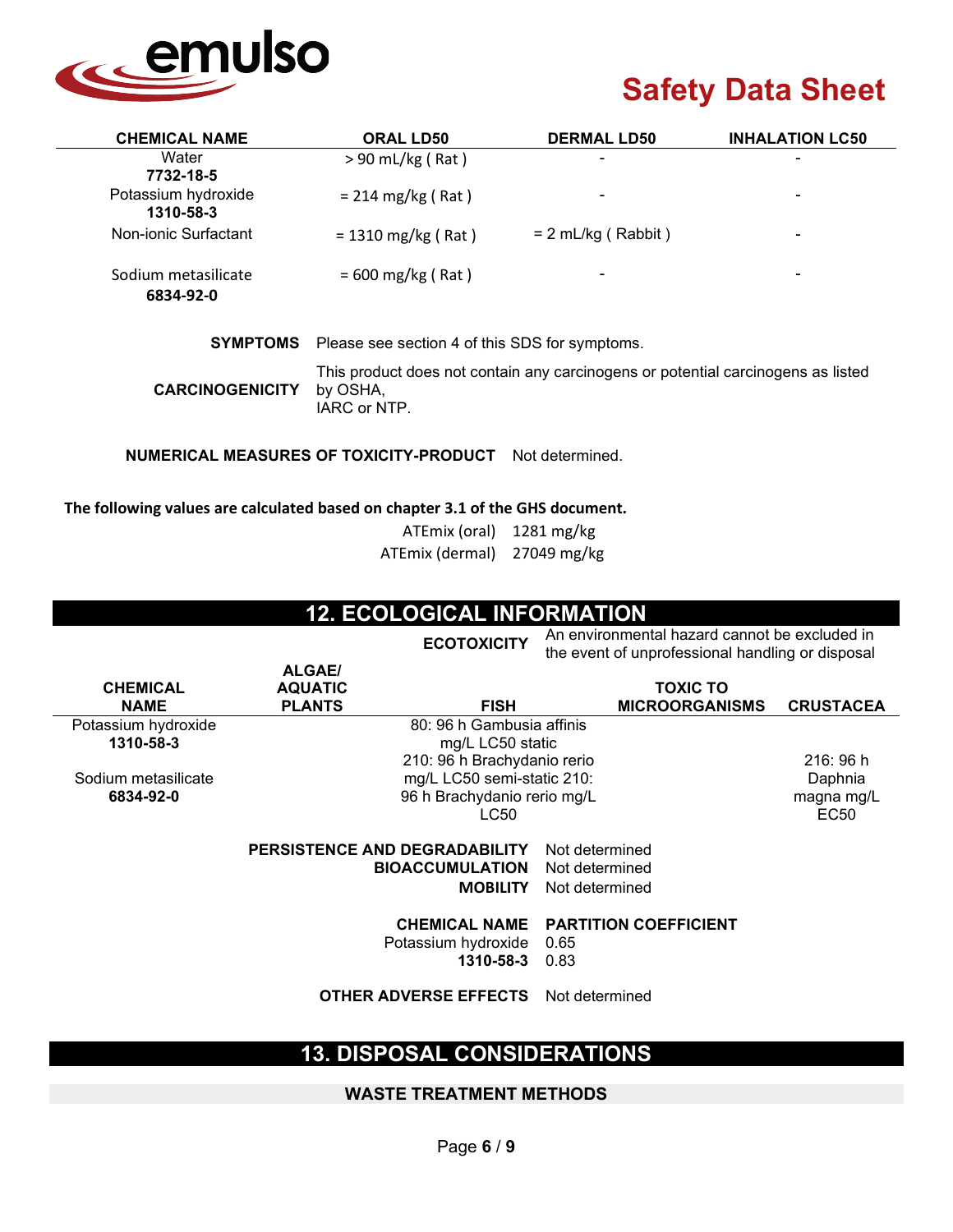

**WASTE DISPOSAL** Disposal should be in accordance with applicable regional,

national and local laws and regulations. **CONTAMINATED PACKAGING** Disposal should be in accordance with applicable regional, national and local laws and regulations.

### **CHEMICAL NAME CALIFORNIA HAZARDOUS WASTE STATUS**

Potassium hydroxide **1310-58-3**

Toxic Corrosive

## **14. TRANSPORT INFORMATION**

**DOT UN/ID No** UN1760 **Proper shipping name** Corrosive liquids, n.o.s. (Potassium hydroxide, Sodium metasilicate) **Hazard Class** 8 **Packing Group**<br>**Reportable Quantity (RQ)** potassium hydroxide 1000 lbs

### **IATA**

**UN/ID No**<br>**Proper shipping name** Corrosive liquids, n.o.s. (Potassi Corrosive liquids, n.o.s. (Potassium hydroxide, Sodium metasilicate) **Hazard Class** 8 **Packing Group**<br>**Reportable Quantity (RQ)** potassium hydroxide 1000 lbs

#### **IMDG**

| UNID No UN1760                  | <b>Proper shipping name</b> Corrosive liquids, n.o.s. (Potassium hydroxide, Sodium<br>metasilicate) |
|---------------------------------|-----------------------------------------------------------------------------------------------------|
| <b>Hazard Class</b>             | - 8                                                                                                 |
| <b>Packing Group</b>            | - 111                                                                                               |
| <b>Reportable Quantity (RQ)</b> | potassium hydroxide 1000 lbs                                                                        |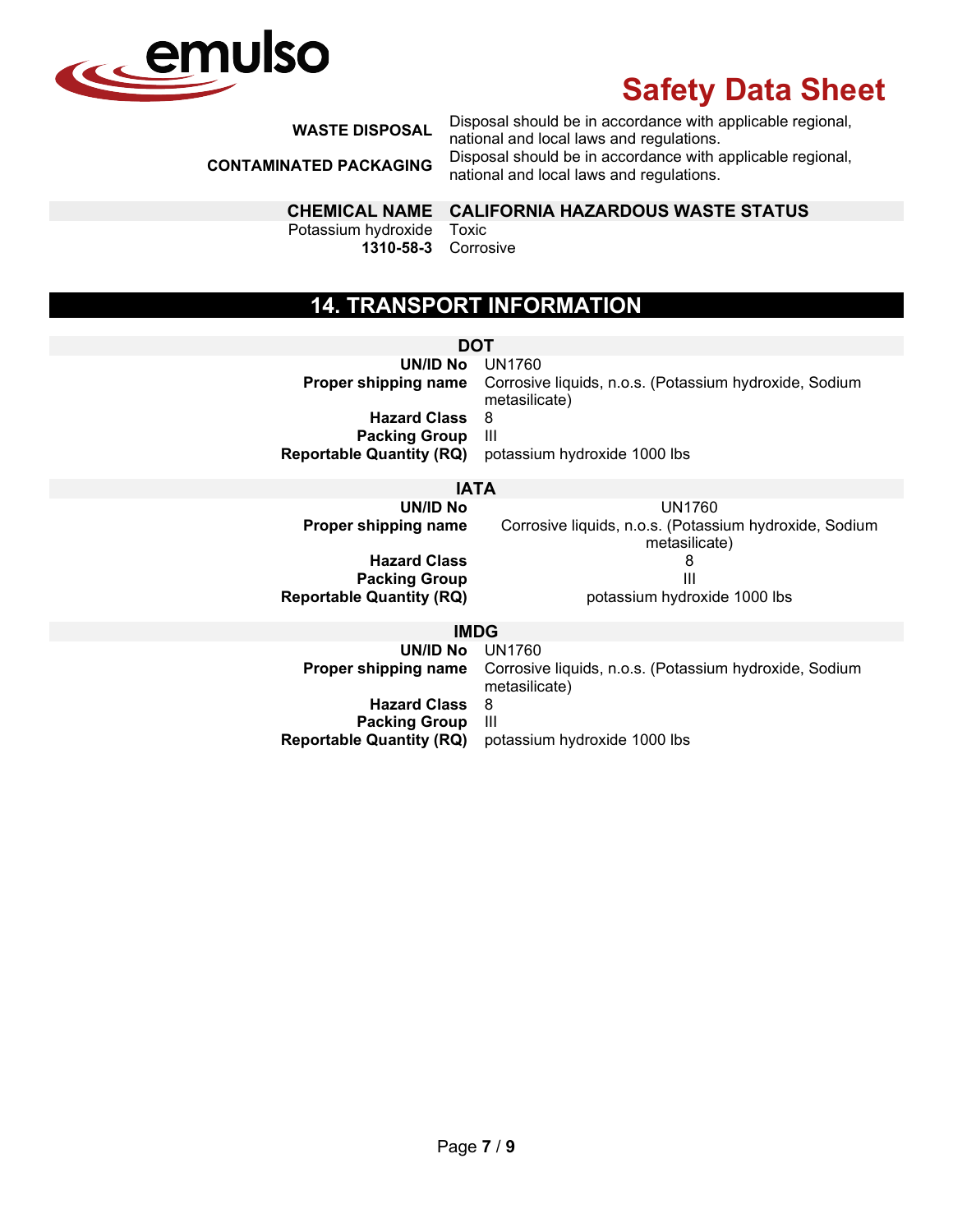

## **15. REGULATORY INFORMATION**

### **INTERNATIONAL INVENTORIES**

| <b>Chemical Name</b>        | <b>TSCA</b> | DSL | <b>NDSL</b> | <b>EINECS</b> | <b>ELINCS</b> | <b>ENCS</b> | <b>IECSC</b> | <b>KECL</b> | <b>PICCS</b> | <b>AICS</b> |
|-----------------------------|-------------|-----|-------------|---------------|---------------|-------------|--------------|-------------|--------------|-------------|
| <b>Tetrasodium EDTA</b>     | Present     |     |             | Present       |               | Present     |              | Present     |              |             |
| Nonylphenol Ethoxylate      | Present     |     |             |               |               | Present     |              | Present     |              |             |
| Sodium hydroxide            | Present     |     |             | Present       |               | Present     |              | Present     |              |             |
| Isopropanol                 | Present     |     |             | Present       |               | Present     |              | Present     |              |             |
| Trisodium Nitrilotriacetate | Present     |     |             | Present       |               | Present     |              | Present     |              |             |

|                 | <b>LEGEND</b>                                                                    |
|-----------------|----------------------------------------------------------------------------------|
| <b>TSCA</b>     | United States Toxic Substances Control Act Section 8(B)                          |
|                 | Inventory                                                                        |
| <b>DSL/NDSL</b> | Canadian Domestic Substances List/Non-Domestic                                   |
|                 | Substances List                                                                  |
|                 | <b>EINECS/ELINCS</b> European Inventory of Existing/Notified Chemical Substances |
| <b>ENCS</b>     | Japan Existing and New Chemical Substances                                       |
|                 | <b>IECSC</b> China Inventory of Existing Chemical Substances                     |
| <b>KECL</b>     | Korean Existing and Evaluated Chemical Substances                                |
| <b>PICCS</b>    | Philippines Inventory of Chemicals and Chemical Substances                       |

## **U.S. FEDERAL REGULATIONS**

#### **CERCLA**

This material, as supplied, contains one or more substances regulated as a hazardous substance under the Comprehensive Environmental Response Compensation and Liability Act (CERCLA) (40 CFR 302).

| Chemical Name                    | Hazardous<br>Substances RQs | CERCLA/SARA RQ | Reportable Quantity<br>(RQ)               |
|----------------------------------|-----------------------------|----------------|-------------------------------------------|
| Potassium hydroxide<br>1310-58-3 | 1000 lb                     |                | RQ 1000 lb final RQ<br>RQ 454 kg final RQ |

#### **CLEAN WATER ACT (CWA)**

This product contains the following substances which are regulated pollutants pursuant to the Clean Water Act (40 CFR 122.21 and 40 CFR 122.42)

| <b>Chemical Name</b>          | <b>CWA - Reportable</b> | <b>CWA - Toxic</b> | <b>CWA - Priority</b> | <b>CWA - Hazardous</b> |
|-------------------------------|-------------------------|--------------------|-----------------------|------------------------|
|                               | Quantities              | <b>Pollutants</b>  | <b>Pollutants</b>     | <b>Substances</b>      |
| Sodium hydroxide<br>1310-58-3 | $1000$ lb               |                    |                       |                        |

## **U.S. STATE REGULATIONS**

| <b>U.S. STATE RIGHT-TO-KNOW REGULATIONS</b> |                   |                      |              |  |  |  |
|---------------------------------------------|-------------------|----------------------|--------------|--|--|--|
| <b>CHEMICAL NAME</b>                        | <b>NEW JERSEY</b> | <b>MASSACHUSETTS</b> | PENNSYLVANIA |  |  |  |
| Potassium hydroxide<br>1310-58-3            |                   |                      |              |  |  |  |